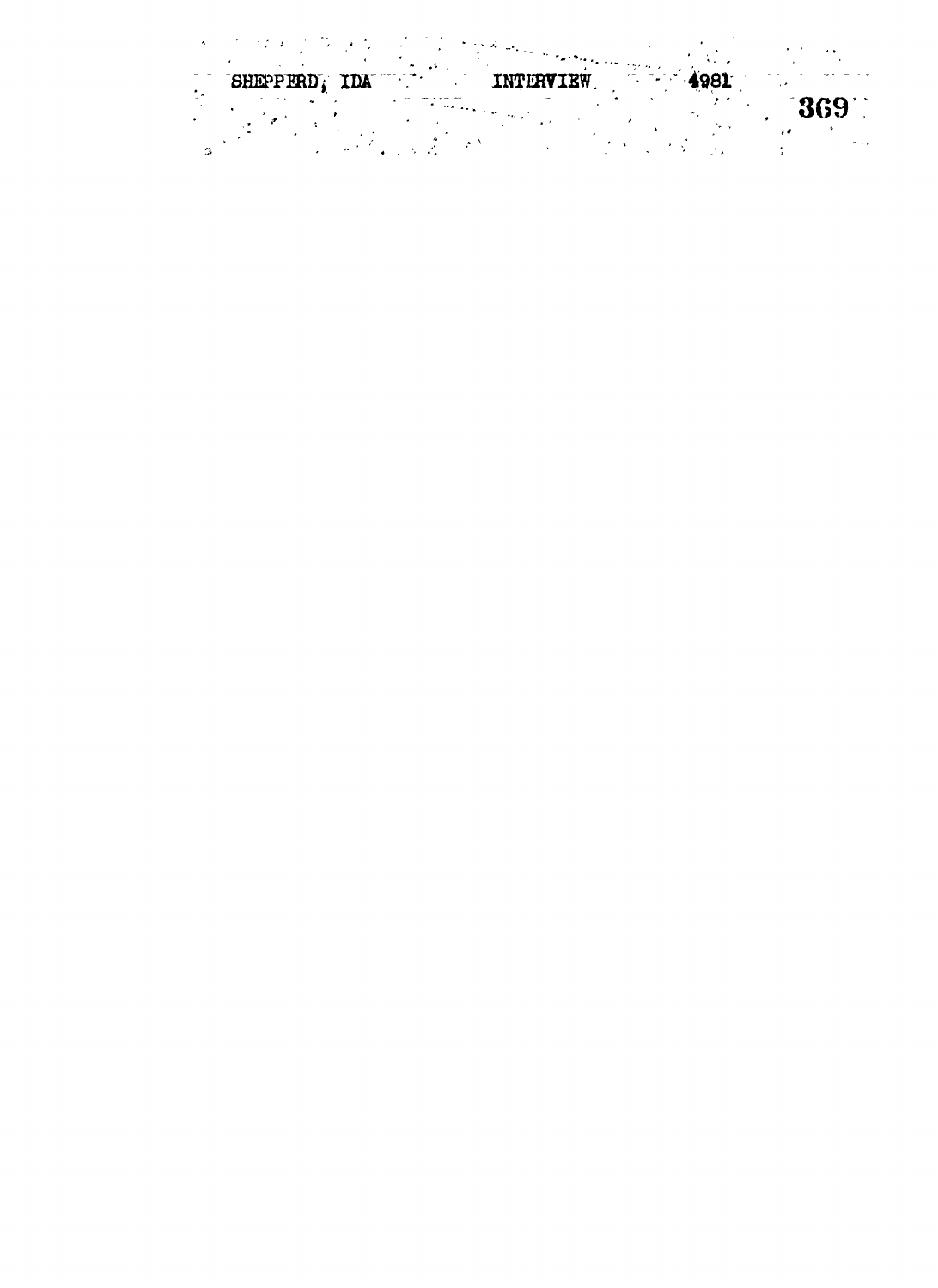|    | Form $A-(S-149)770$                                                                                                              |  |
|----|----------------------------------------------------------------------------------------------------------------------------------|--|
|    | SHEPPERD, IDA<br>BICGRADHY FORM<br>4981<br>WORKER AND CONSERVATION CONSERVATION<br>. Indian-Pioneer History Project for Oklahoma |  |
|    | للمستحقق ويتلقط                                                                                                                  |  |
|    | Field Worker's name R. H. Bostmen.                                                                                               |  |
|    | This report made on (date) _niv 16<br>193.7                                                                                      |  |
| 1. | Name ______ Miss Ida Shappard                                                                                                    |  |
|    | 2. Post Office Address Washington, Cklahous                                                                                      |  |
|    | 3. Residence address (or location) __Weshington                                                                                  |  |
| 4. | DATE OF BIRTH: Month Tune<br>$Day$ $\rightarrow$ $Year$ $\rightarrow$ $xan$                                                      |  |
|    | 5. Place of ligth _____ Virginia Oity, Nevade _______                                                                            |  |
|    | Place of birth<br>6. Name of Father william Shepperd                                                                             |  |
|    | Other information about father supt. of Silver Mines.                                                                            |  |
| 7. | Place of birth chia<br>Name of Mother Lucinda Wiggins                                                                            |  |
|    | Other information about mother                                                                                                   |  |
|    | $\mathcal{F}_{\text{max}}$                                                                                                       |  |

l'otas or complete narrative by the fiela-worker dealing with the life and story of the person interviewed. Refer to Manual for suggested subjects and questions. Continue on blank sheets if necessary and attach firmly to this form. Mumber of sheets ittached 5  $\ddot{\cdot}$  $\frac{1}{2}$  $\begin{aligned} \mathbf{E}^{(1)} &= \frac{1}{2} \mathbf{E} \mathbf{E}^{(1)} + \mathbf{E}^{(2)} \mathbf{E}^{(1)} \end{aligned}$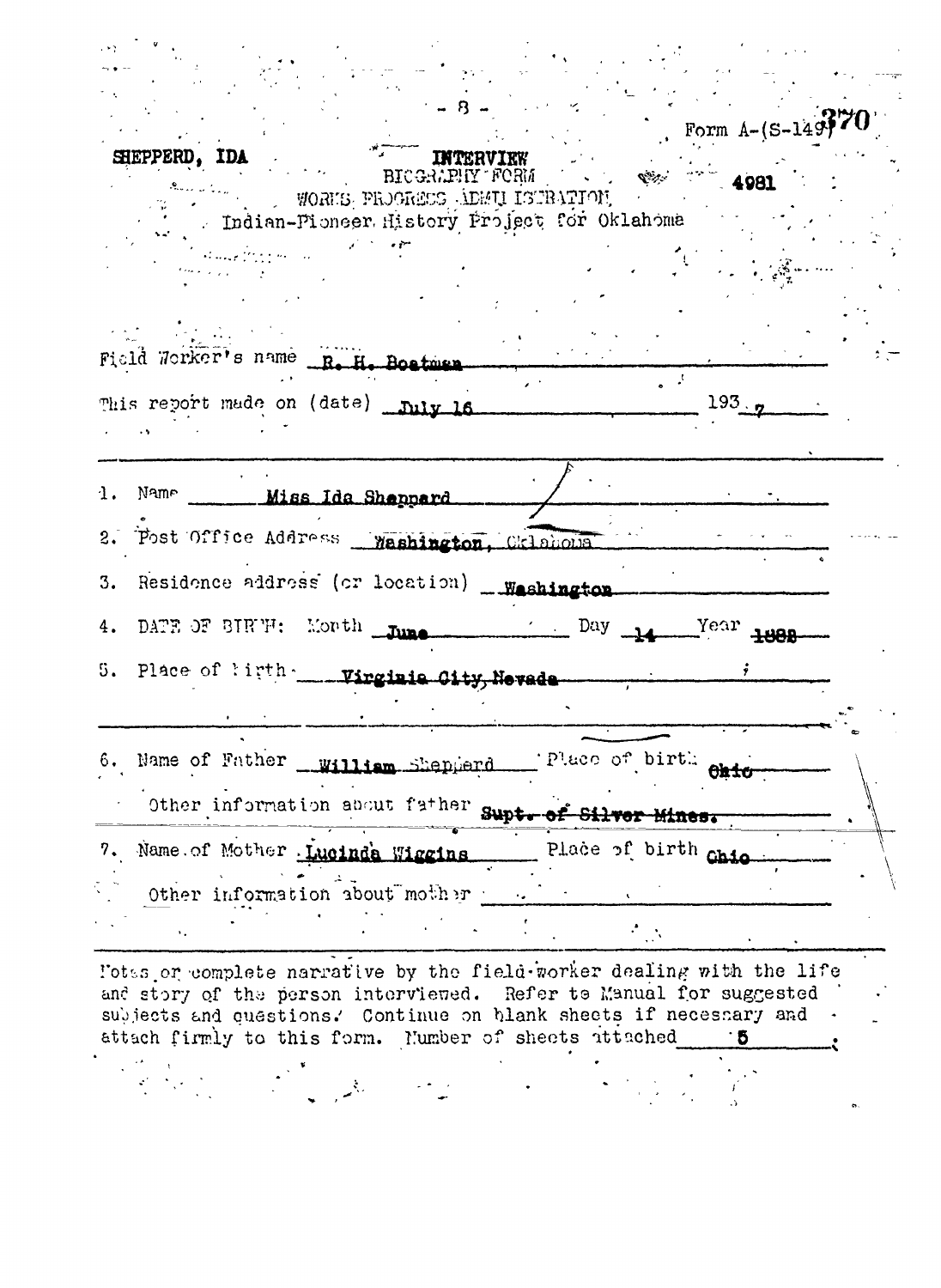**4«81**

• • \* < • •\*.•" '

. ' "<sup>v</sup> -. ' \* ' .. ' '

' ' ' " • ' . •

< ' \*

**R. H. Boatman** Intervieway. **Juiy .16, 1937. "•**

**Interview with Miss Ida 'Shepperd Washington, Okla.**

I was born in Virginia City, Nevada, on June 14, 1882. I started to school in Virginia City at an early age.

**Virginia Oity is looated in northeast central Nevada .** and is a very prosperous silver mining town. People are **employed" there from all parts of the world. My father was General Foreman of the mines and my grandfather was general** Superintendent of the mines.

My father left Nevada and came to the Indian Territory in the early '90s and filed on a claim in eastern Oklahoma. returning to Nevada to finish another year's work. I came the next year with my parents to settle on the claim but when they arrived they found that their claim had been contested and they had lost it. I was then twelve years old; my education had been rapidly earned and soon after my arrival in the territory *I* saw such a great need among the children for an education that I began teaching and instructing them. **After losing our claim we settled Hear Purcell and began After losing our olalm we settled Wear Purcell and began**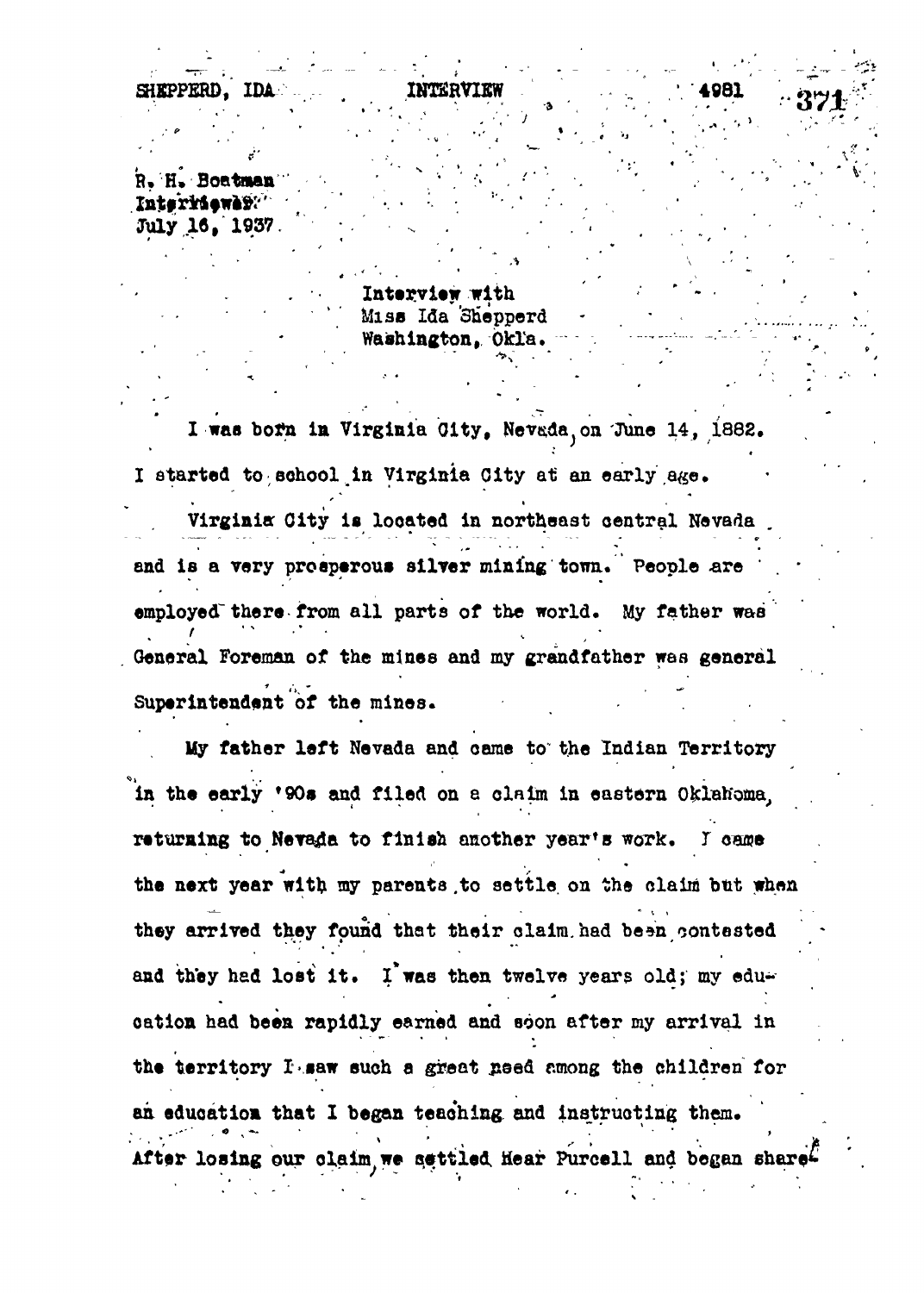**- 2 -**

cropping. I attended school and taught in between terms. I began my school teaching under a shade tree with a few I hegan my school teaching under, a s/iijde tree with a **few** pupils and as my own education was being completed I taught sub script ion's substitution  $\mathcal{L}_\mathcal{S}$  ,  $\mathcal{L}_\mathcal{S}$  ,  $\mathcal{L}_\mathcal{S}$  per child was paid was paid was paid was paid was paid was paid was paid was paid was paid was paid was paid was paid was paid was paid was pa for a term, I have taught several schools free of charge. **If any of the children couldn't pay the tuition they any way - . . . to school. I then taught two years at Iron Ohapel, two** years at Pleasant Valley and eight years at Byars.

**yeera at Pleasant Valley and eight years at Byar?.** There had been a school house built **There had been a school hotrae -built ten miles' north-.** weat of Furcell, where the town of Washington is now lo**weat of Purcell, where, the town of Washington is now lo**cated. It was a one room frame building with one teacher. **cated. It was a one room frame building with one teacher."** The interior was of crudely hewn logs with no paper on the **The interior was of crudely hewn.logs rith no paper on the** walls and only oiled paper over a window to let in light. **walls and only oiled paper over a window to let in light.** The desks were logs split in two and legs put on and the **The desks were loga split in two and legs put on and the** stools and tenches were built on the same model. Of course **stools and benches were built en the same model. Of course** there was the dunce stool and cap in the corner that was **there was the dunce stool and oap in ths corner that was** constantly occupied. There were no black boards but in**constantly occupied. There were no black boards but instead eaoh pupil owned his own slate. There were no tablets in use and only a few of the most commonly used books;**

**In the aext few years a lean-to shack was added to**

**mainly books of Heading, 'Riting and'Rithmetlo.**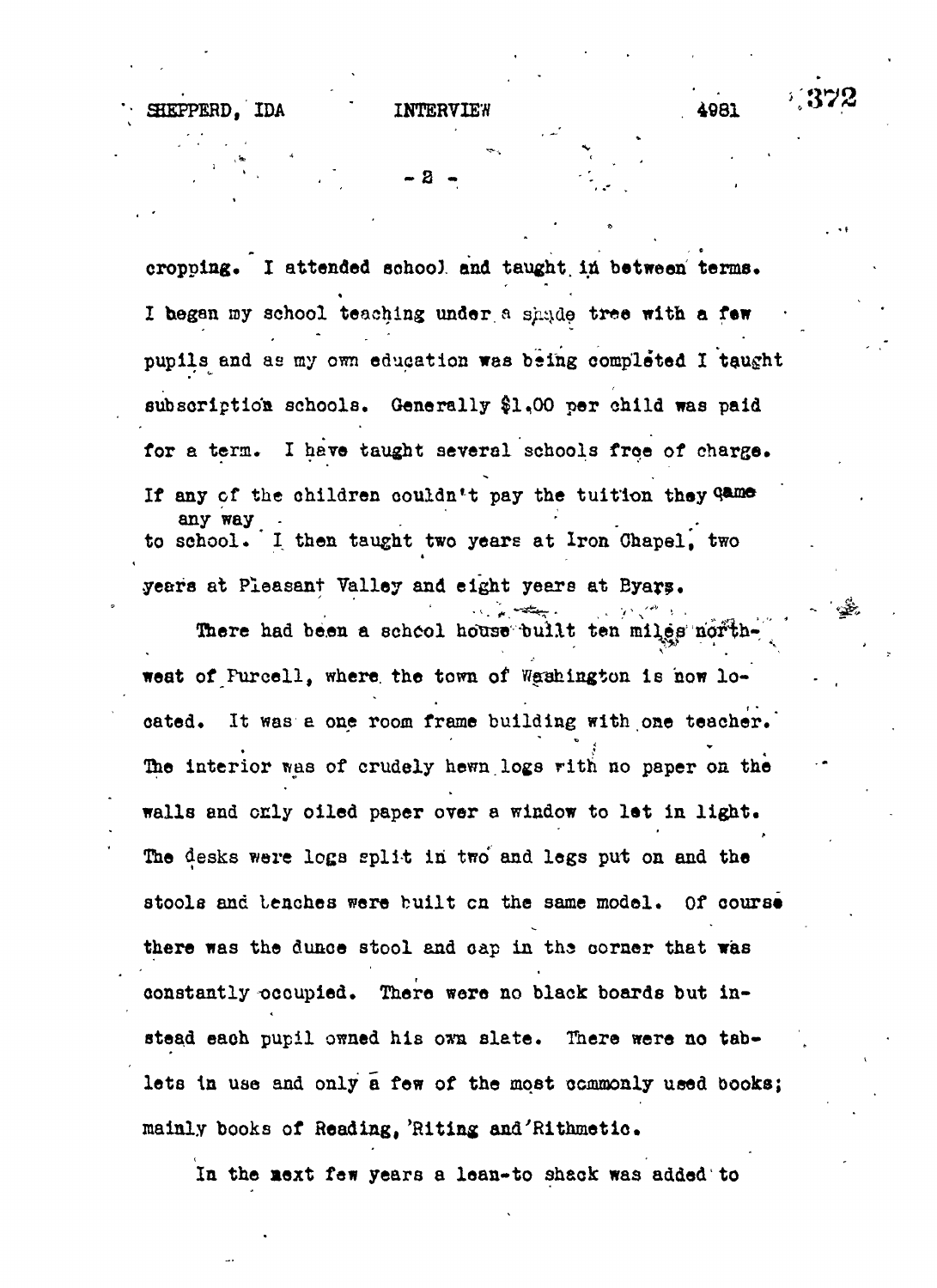**- 3**

SHEPPERD. IDA. INTERVIEW **4981** 

**the frame building and is. such a way the school prospered. ' Aa the aohool developed the town did likewise. Our**

home was the second home in *fiashington dnd my father owned* **and established, cne first drug store in Washington.**

**It was in 1925 that a High School was .secured and built for the benefit of the future scholars of the town** and in 1925 a new grade school building was built. The **progress of the High School is almost as distinctive as** that of the grade school. The High School now has a fac**ulty of fourteen teachers.in a building which is modern** inside and out, with all the modern improvements and **equipment essential for large classes in Home Economics and Agriculture.**

**It was only last year that a new gymnasium was** built and the school grounds are now being greatly improved. . .

**I have made my life work the good of the future^ citizens and'my work has been of great benefit to the sdhooli, especially to the Washington school.**

**I plan to resign in two more years, but 1 expect to make my home in Washington as I own my home aid as** 373